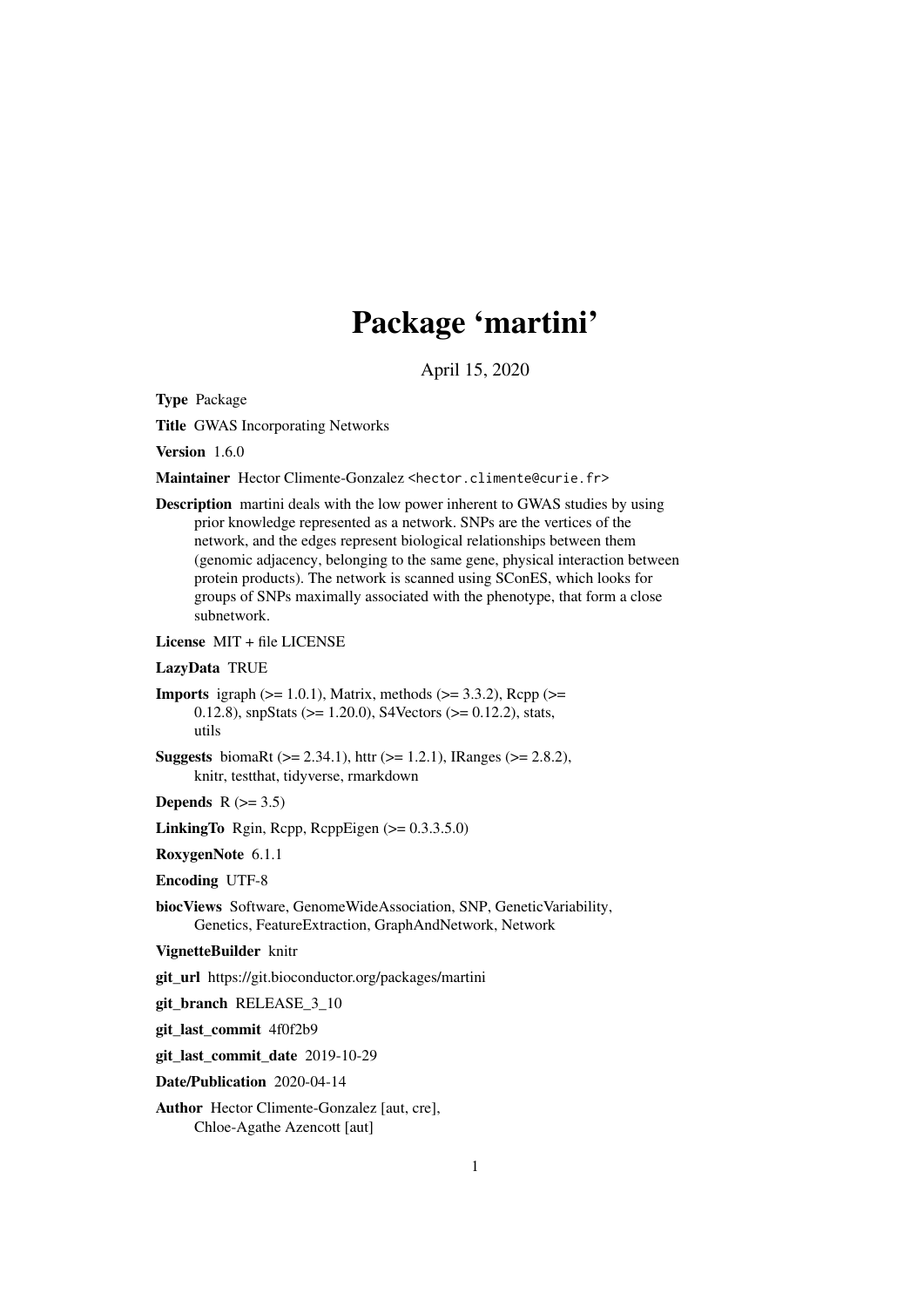# <span id="page-1-0"></span>R topics documented:

|  | $\overline{3}$ |
|--|----------------|
|  | $\overline{4}$ |
|  | 5              |
|  | 5              |
|  | 6              |
|  | 6              |
|  | $\overline{7}$ |
|  | $\overline{7}$ |
|  |                |
|  |                |
|  |                |
|  |                |
|  |                |
|  |                |
|  |                |

#### **Index** [14](#page-13-0)

evo *Run evo.*

# Description

Run evo.

# Usage

evo(X, Y, W, opts)

# Arguments

| X    | A matrix with the genotypes.                                    |
|------|-----------------------------------------------------------------|
| Y    | A vector with the phenptypes.                                   |
| W    | A sparse matrix containing the adjacency matrix of the network. |
| opts | A named list with the settings.                                 |

# Value

An object with the evo results.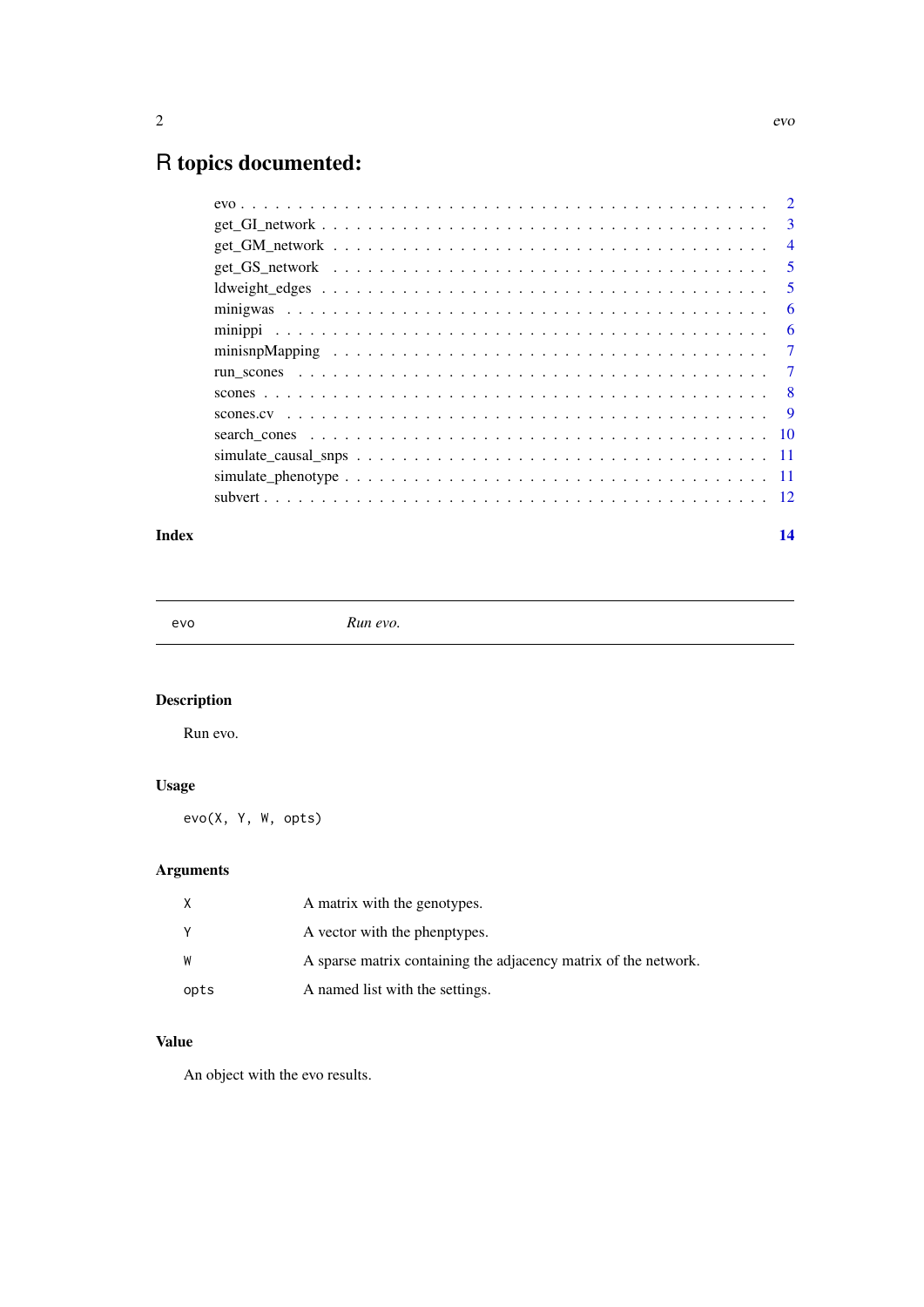<span id="page-2-0"></span>get\_GI\_network *Get gene-interaction network.*

#### Description

Creates a network of SNPs where each SNP is connected as in the [GM](#page-3-1) network and, in addition, to all the other SNPs pertaining to any interactor of the gene it is mapped to. Corresponds to the gene-interaction (GI) network described by Azencott et al.

#### Usage

```
get_GI_network(gwas, organism, snpMapping = snp2gene(gwas, organism),
 ppi = get_ppi(organism), col_ppi = c("gene1", "gene2"),
 col\_genes = c("snp", "gene"))
```
#### Arguments

| gwas       | A SnpMatrix object with the GWAS information.                                                                                                                                                                                                                            |
|------------|--------------------------------------------------------------------------------------------------------------------------------------------------------------------------------------------------------------------------------------------------------------------------|
| organism   | Tax ID of the studied organism. Required if snpMapping is not provided.                                                                                                                                                                                                  |
| snpMapping | A data frame informing how SNPs map to genes. It contains minimum two<br>columns: SNP id and a gene it maps to. Each row corresponds to one gene-<br>SNP mapping. Unless column names are specified using col_genes, involved<br>columns must be named 'snp' and 'gene'. |
| ppi        | A data.frame describing protein-protein interactions with at least two colums.<br>Gene ids must be the contained in snpMapping. Unless column names are spec-<br>ified using col_ppi, involved columns must be named gene1 and gene2.                                    |
| col_ppi    | Optional, length-2 character vector with the names of the two columns involving<br>the protein-protein interactions.                                                                                                                                                     |
| col_genes  | Optional, length-2 character vector with the names of the two columns involving<br>the SNP-gene mapping. The first element is the column of the SNP, and the<br>second is the column of the gene.                                                                        |

#### Value

An igraph network of the GI network of the SNPs.

#### References

Azencott, C. A., Grimm, D., Sugiyama, M., Kawahara, Y., & Borgwardt, K. M. (2013). Efficient network-guided multi-locus association mapping with graph cuts. Bioinformatics, 29(13), 171-179. <https://doi.org/10.1093/bioinformatics/btt238>

```
get_GI_network(minigwas, snpMapping = minisnpMapping, ppi = minippi)
```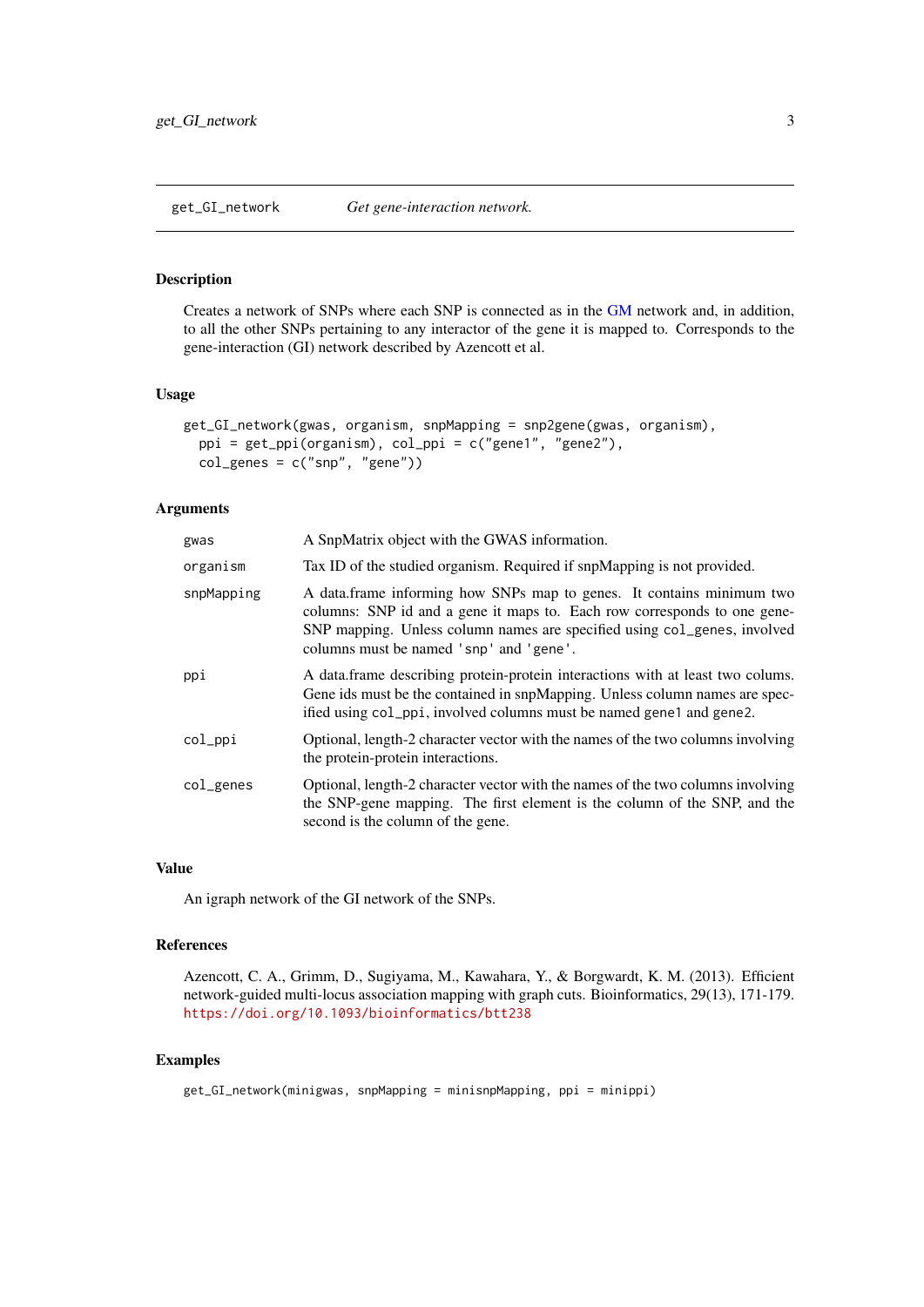<span id="page-3-1"></span><span id="page-3-0"></span>

Creates a network of SNPs where each SNP is connected as in the [GS](#page-4-1) network and, in addition, to all the other SNPs pertaining to the same gene. Corresponds to the gene membership (GM) network described by Azencott et al.

# Usage

```
get_GM_network(gwas, organism = 9606, snpMapping = snp2gene(gwas,
 organism), col_genes = c("snp", "gene"))
```
#### Arguments

| gwas       | A SnpMatrix object with the GWAS information.                                                                                                                                                                                                                            |
|------------|--------------------------------------------------------------------------------------------------------------------------------------------------------------------------------------------------------------------------------------------------------------------------|
| organism   | Tax ID of the studied organism. Required if snpMapping is not provided.                                                                                                                                                                                                  |
| snpMapping | A data frame informing how SNPs map to genes. It contains minimum two<br>columns: SNP id and a gene it maps to. Each row corresponds to one gene-<br>SNP mapping. Unless column names are specified using col_genes, involved<br>columns must be named 'snp' and 'gene'. |
| col_genes  | Optional, length-2 character vector with the names of the two columns involving<br>the SNP-gene mapping. The first element is the column of the SNP, and the<br>second is the column of the gene.                                                                        |

### Value

An igraph network of the GM network of the SNPs.

#### References

Azencott, C. A., Grimm, D., Sugiyama, M., Kawahara, Y., & Borgwardt, K. M. (2013). Efficient network-guided multi-locus association mapping with graph cuts. Bioinformatics, 29(13), 171-179. <https://doi.org/10.1093/bioinformatics/btt238>

#### Examples

get\_GM\_network(minigwas, snpMapping = minisnpMapping)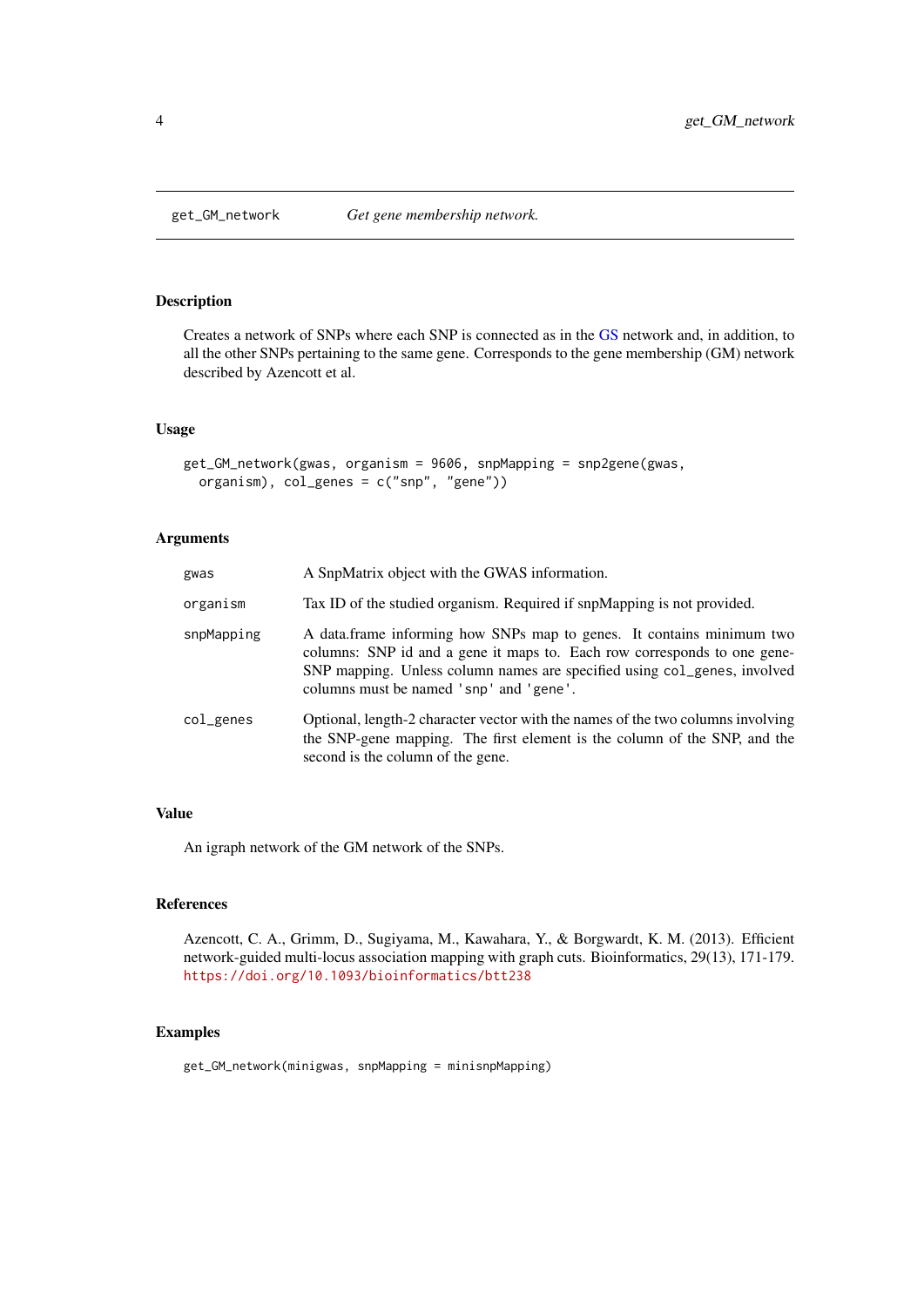<span id="page-4-1"></span><span id="page-4-0"></span>get\_GS\_network *Get genomic sequence network.*

#### Description

Creates a network of SNPs where each SNP is connected to its adjacent SNPs in the genome sequence. Corresponds to the genomic sequence (GS) network described by Azencott et al.

#### Usage

```
get_GS_network(gwas)
```
#### Arguments

gwas A SnpMatrix object with the GWAS information.

#### Value

An igraph network of the GS network of the SNPs.

#### References

Azencott, C. A., Grimm, D., Sugiyama, M., Kawahara, Y., & Borgwardt, K. M. (2013). Efficient network-guided multi-locus association mapping with graph cuts. Bioinformatics, 29(13), 171-179. <https://doi.org/10.1093/bioinformatics/btt238>

#### Examples

get\_GS\_network(minigwas)

ldweight\_edges *Include linkage disequilibrium information in the network.*

#### Description

Include linkage disequilibrium information in the SNP network. The weight of the edges will be lower the higher the linkage is.

#### Usage

ldweight\_edges(net, ld, method = "inverse")

#### Arguments

| net    | A SNP network.                                                                                 |
|--------|------------------------------------------------------------------------------------------------|
| 1d     | A dsCMatrix or dgCMatrix containing linkage disequilibrium measures, like<br>the output of 1d. |
| method | How to incorporate linkage-disequilibrium values into the network.                             |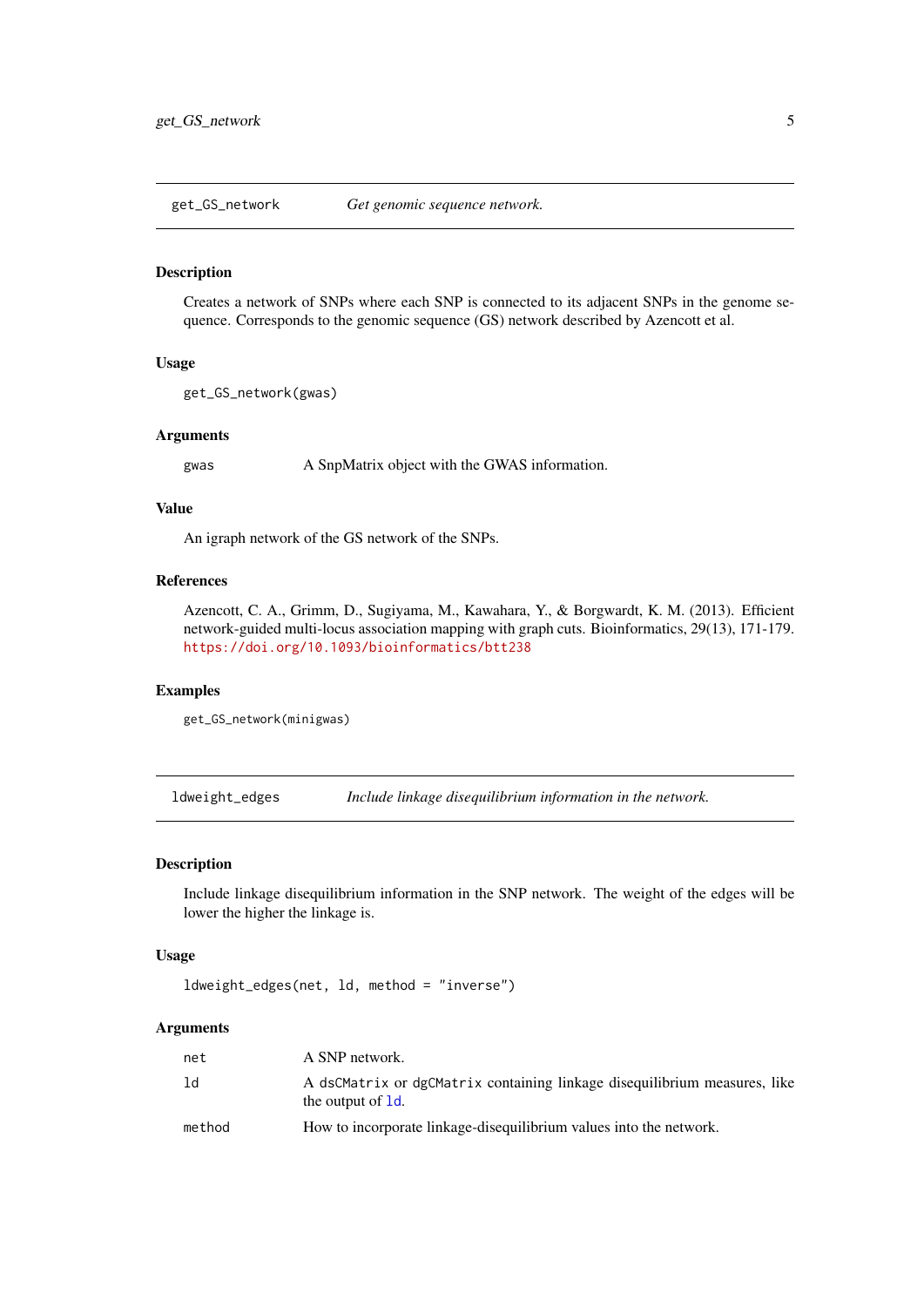#### <span id="page-5-0"></span>Value

An copy of net where the edges weighted according to linkage disequilibrium.

#### Examples

```
ld <- snpStats::ld(minigwas[['genotypes']], depth = 2, stats = "R.squared")
# don't weight edges for which LD cannot be calculated
ld[i s, na(ld)] \leftarrow 0gi <- get_GI_network(minigwas, snpMapping = minisnpMapping, ppi = minippi)
ldGi <- ldweight_edges(gi, ld)
```
minigwas *Description of the minigwas dataset.*

#### Description

Small GWAS example.

#### Format

A list with 3 items:

genotypes Genotype and phenotype information.

fam Simulated network.

map Result of runing find\_cones with gwas and net.

#### Examples

```
data(minigwas)
```

```
# access different elements
minigwas[["genotypes"]]
minigwas[["map"]]
minigwas[["fam"]]
```
minippi *PPIs for the minigwas dataset.*

#### Description

data.frame describing pairs of proteins that interact for minigwas.

#### Examples

data(minippi)

head(minippi)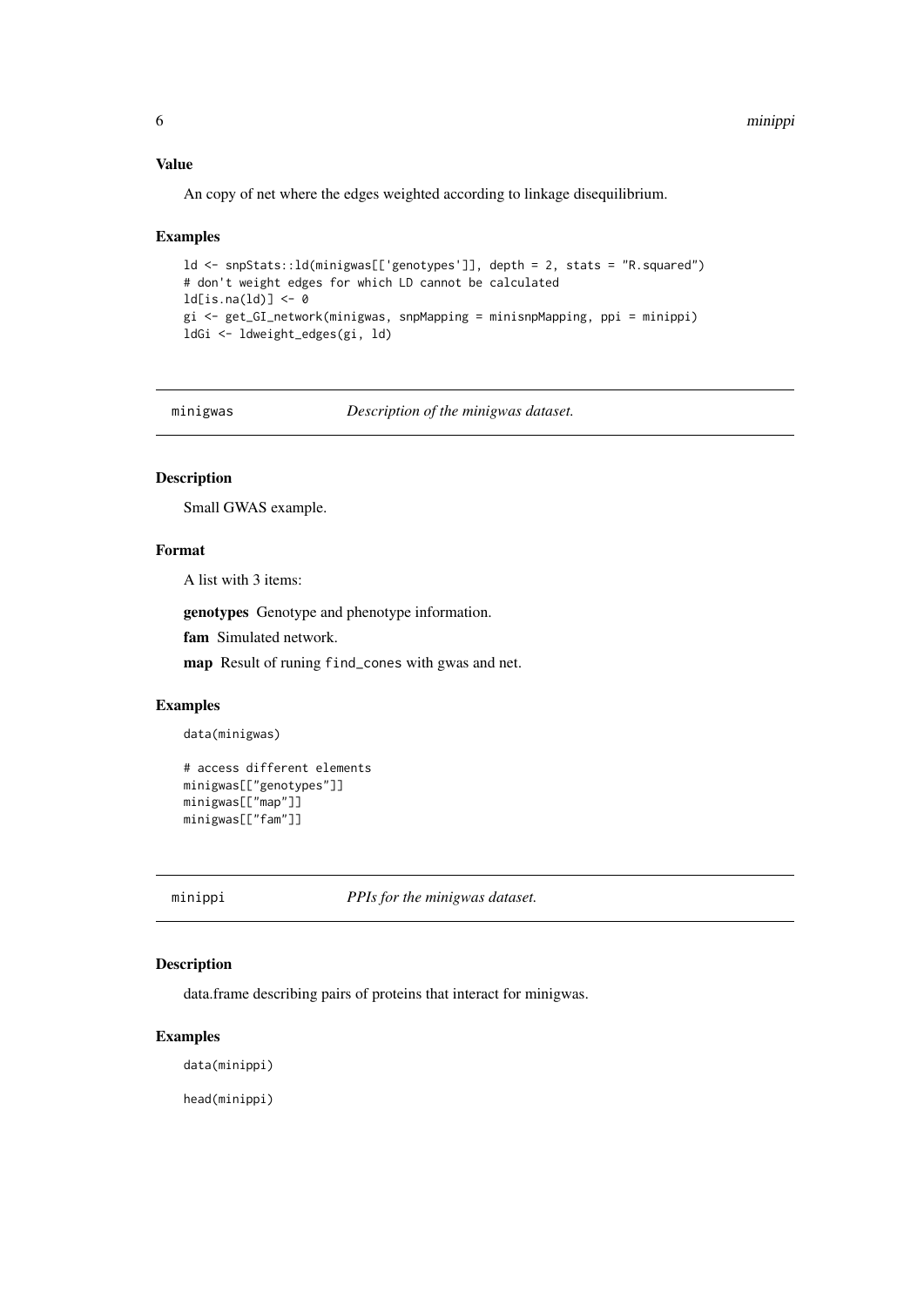<span id="page-6-0"></span>

data.frame that maps SNPs from minigwas to their gene.

# Examples

data(minisnpMapping)

head(minisnpMapping)

run\_scones *Run shake.*

#### Description

Run scones.

# Usage

run\_scones(c, eta, lambda, W)

# Arguments

| C.     | A vector with the association of each SNP with the phenotype. |
|--------|---------------------------------------------------------------|
| eta    | A numeric with the value of the eta parameter.                |
| lambda | A numeric with the value of the eta parameter.                |
| W      | A sparse matrix with the connectivity.                        |

#### Value

A list with vector indicating if the feature was selected and the objective score.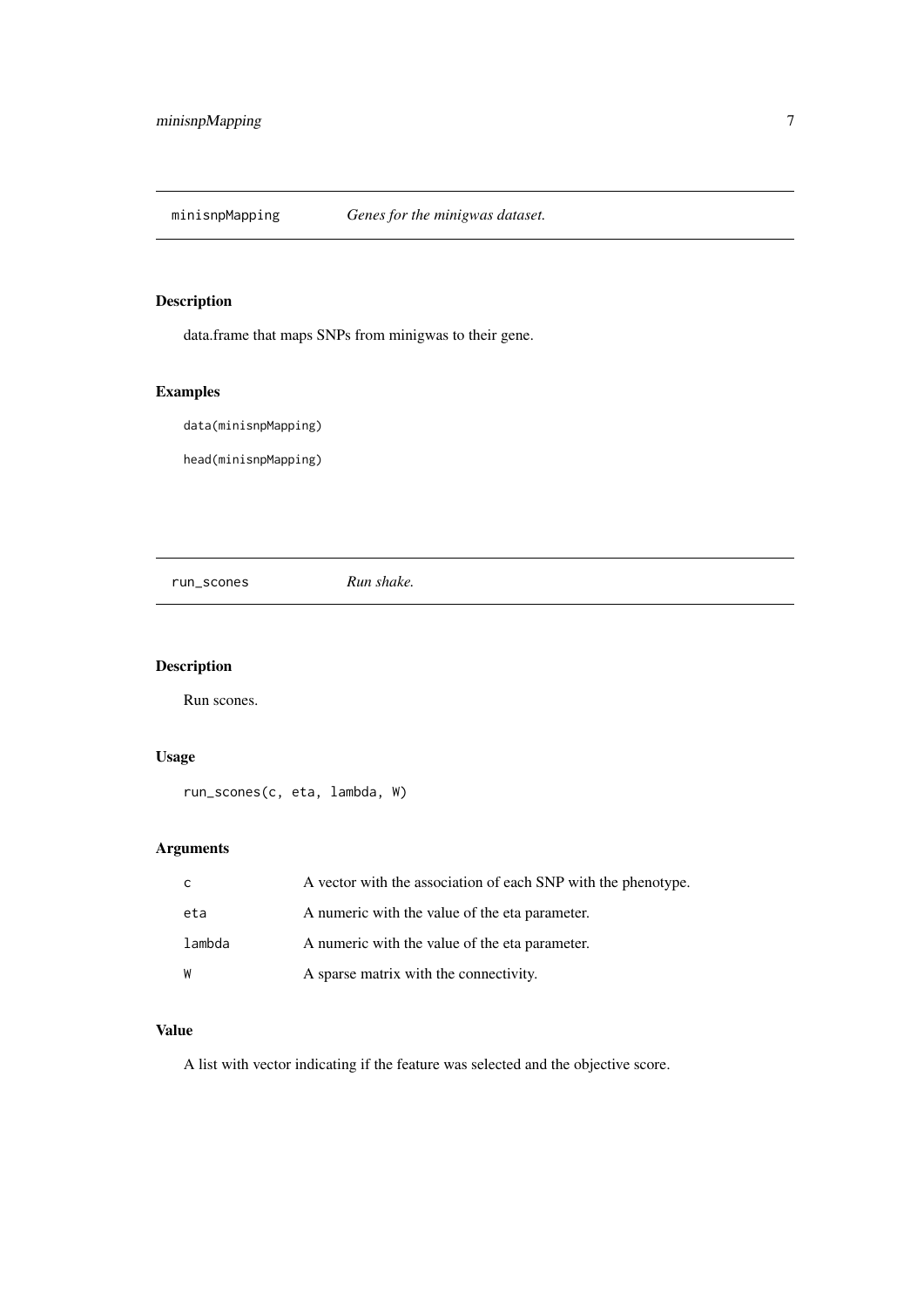<span id="page-7-0"></span>

Finds the SNPs maximally associated with a phenotype while being connected in an underlying network (Azencott et al., 2013).

#### Usage

scones(gwas, net, eta, lambda, score = "chi2", covars = data.frame())

#### Arguments

| gwas   | A SnpMatrix object with the GWAS information.                                                                                                   |
|--------|-------------------------------------------------------------------------------------------------------------------------------------------------|
| net    | An igraph network that connects the SNPs.                                                                                                       |
| eta    | Value of the eta parameter.                                                                                                                     |
| lambda | Value of the lambda parameter.                                                                                                                  |
| score  | Association score to measure association between genotype and phenotype. Pos-<br>sible values: chi2 (default), glm.                             |
| covars | A data frame with the covariates. It must contain a column 'sample' containing<br>the sample IDs, and an additional columns for each covariate. |

#### Value

A copy of the SnpMatrix\$map data.frame, with the following additions:

- c: contains the univariate association score for every single SNP.
- selected: logical vector indicating if the SNP was selected by SConES or not.
- module: integer with the number of the module the SNP belongs to.

# References

Azencott, C. A., Grimm, D., Sugiyama, M., Kawahara, Y., & Borgwardt, K. M. (2013). Efficient network-guided multi-locus association mapping with graph cuts. Bioinformatics, 29(13), 171-179. <https://doi.org/10.1093/bioinformatics/btt238>

```
gi <- get_GI_network(minigwas, snpMapping = minisnpMapping, ppi = minippi)
scones(minigwas, gi, 10, 1)
```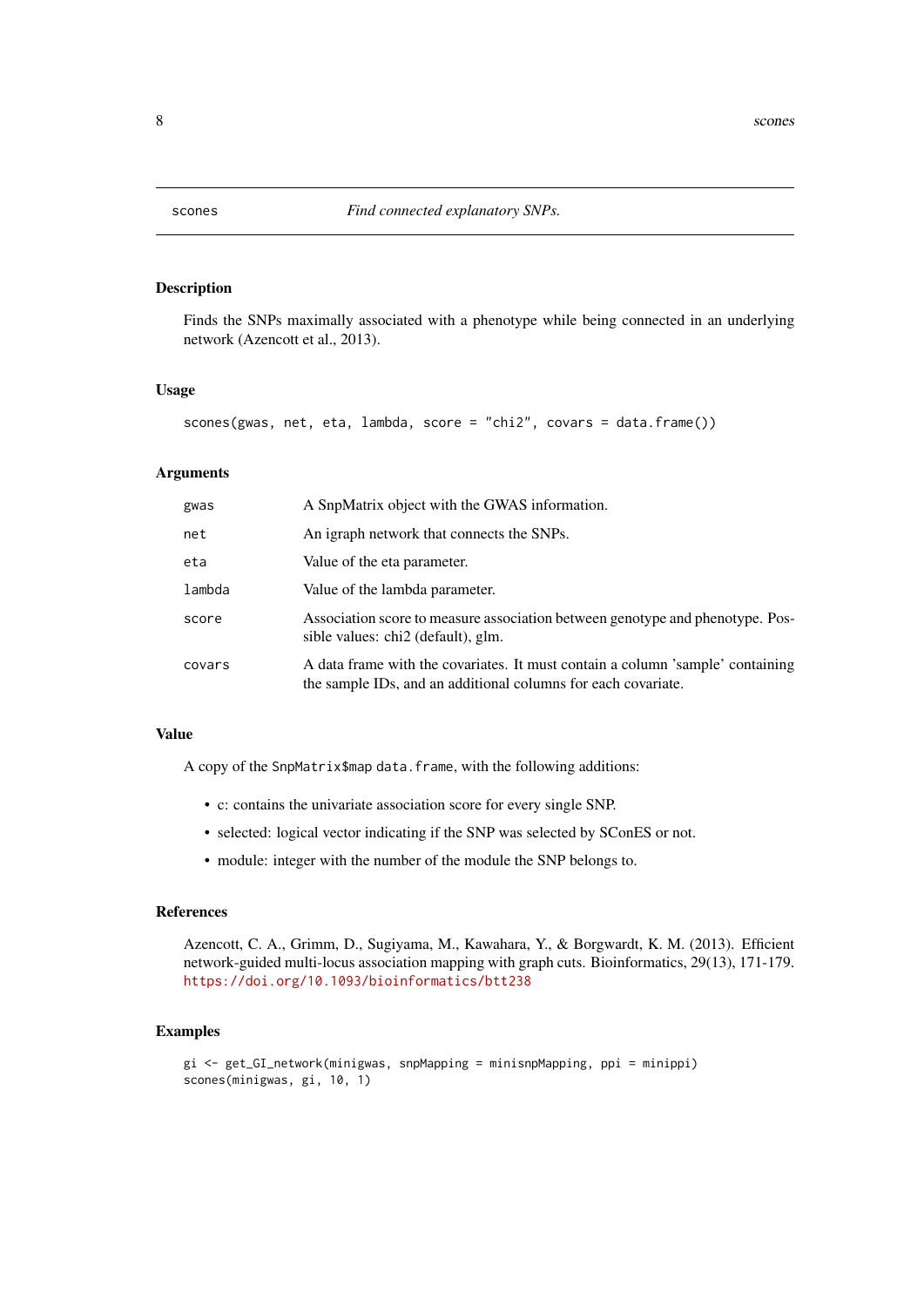<span id="page-8-0"></span>

Finds the SNPs maximally associated with a phenotype while being connected in an underlying network (Azencott et al., 2013). Select the hyperparameters by cross-validation.

#### Usage

```
scones.cv(gwas, net, covars = data.frame(), \dots)
```
#### Arguments

| gwas       | A SnpMatrix object with the GWAS information.                                                                                                   |
|------------|-------------------------------------------------------------------------------------------------------------------------------------------------|
| net        | An igraph network that connects the SNPs.                                                                                                       |
| covars     | A data frame with the covariates. It must contain a column 'sample' containing<br>the sample IDs, and an additional columns for each covariate. |
| $\ddots$ . | Extra arguments for parse_scones_settings.                                                                                                      |

#### Value

A copy of the SnpMatrix\$map data.frame, with the following additions:

- c: contains the univariate association score for every single SNP.
- selected: logical vector indicating if the SNP was selected by SConES or not.
- module: integer with the number of the module the SNP belongs to.

#### References

Azencott, C. A., Grimm, D., Sugiyama, M., Kawahara, Y., & Borgwardt, K. M. (2013). Efficient network-guided multi-locus association mapping with graph cuts. Bioinformatics, 29(13), 171-179. <https://doi.org/10.1093/bioinformatics/btt238>

```
gi <- get_GI_network(minigwas, snpMapping = minisnpMapping, ppi = minippi)
scones.cv(minigwas, gi)
scones.cv(minigwas, gi, score = "glm")
```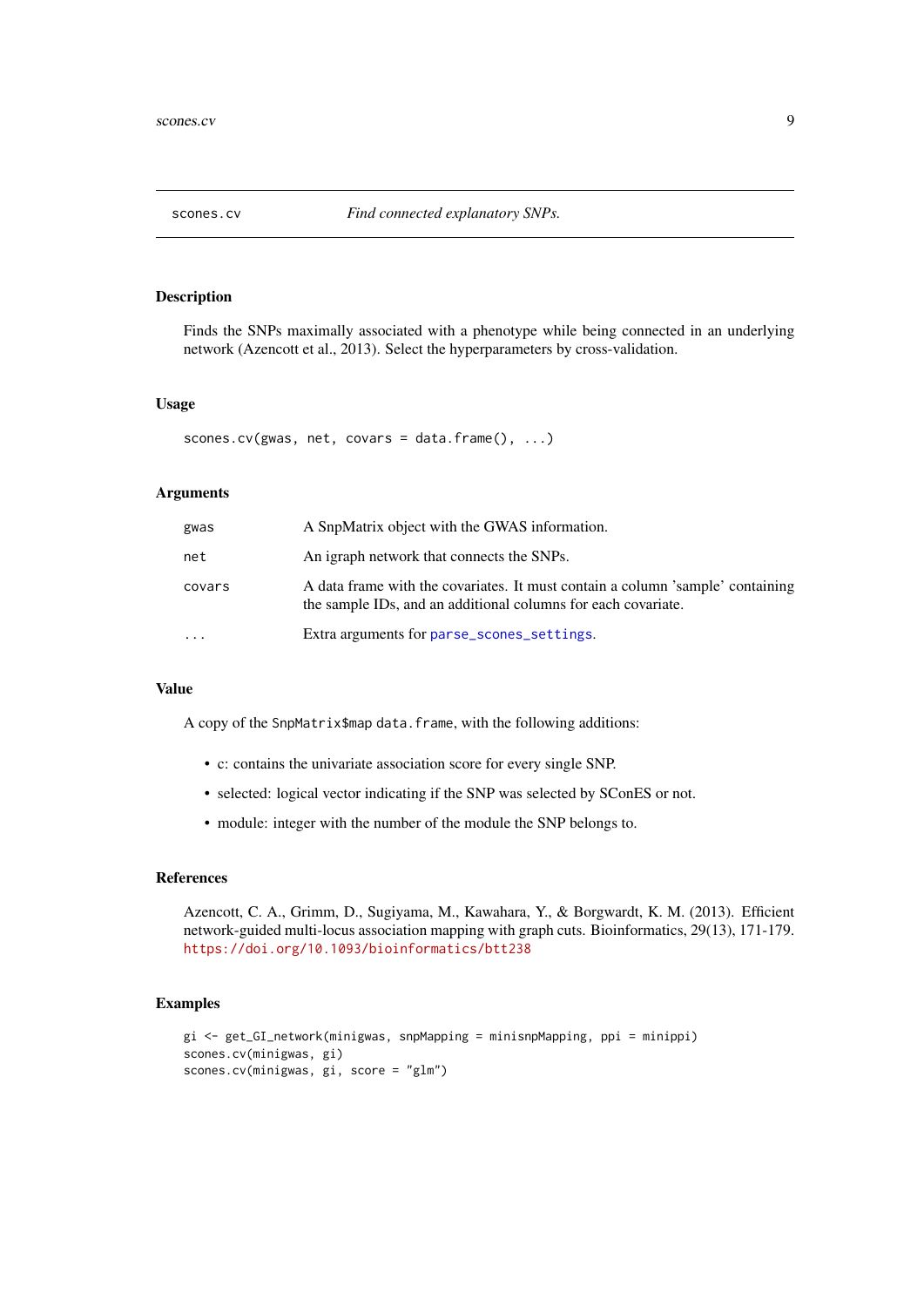<span id="page-9-0"></span>

Finds the SNPs maximally associated with a phenotype while being connected in an underlying network (Azencott et al., 2013).

#### Usage

```
search_cones(gwas, net, encoding = "additive", sigmod = FALSE, ...)
```
#### Arguments

| gwas      | A SnpMatrix object with the GWAS information.                                                                  |
|-----------|----------------------------------------------------------------------------------------------------------------|
| net       | An igraph network that connects the SNPs.                                                                      |
| encoding  | SNP encoding. Possible values: additive (default), resessive, dominant, codom-<br>inant.                       |
| sigmod    | Boolean. If TRUE, use the Sigmod variant of SConES, meant to prioritize<br>tightly connected clusters of SNPs. |
| $\ddotsc$ | Extra arguments for get_evo_settings.                                                                          |

#### Value

A copy of the SnpMatrix\$map data.frame, with the following additions:

- C: contains the univariate association score for every single SNP.
- selected: logical vector indicating if the SNP was selected by SConES or not.
- module: integer with the number of the module the SNP belongs to.

#### References

Azencott, C. A., Grimm, D., Sugiyama, M., Kawahara, Y., & Borgwardt, K. M. (2013). Efficient network-guided multi-locus association mapping with graph cuts. Bioinformatics, 29(13), 171-179. <https://doi.org/10.1093/bioinformatics/btt238>

```
gi <- get_GI_network(minigwas, snpMapping = minisnpMapping, ppi = minippi)
search_cones(minigwas, gi)
search_cones(minigwas, gi, encoding = "recessive")
search_cones(minigwas, gi, associationScore = "skat")
```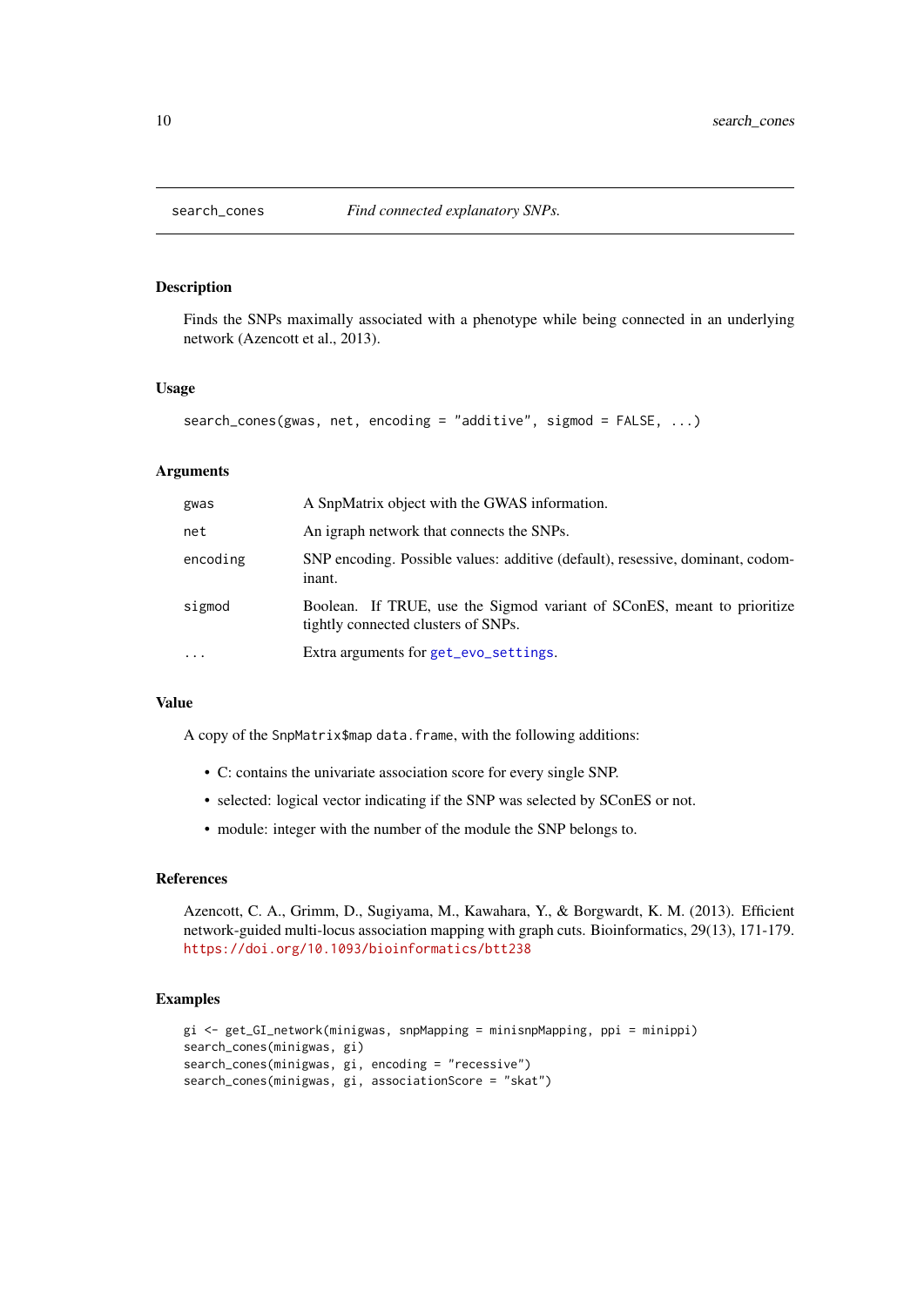<span id="page-10-0"></span>simulate\_causal\_snps *Simulate causal SNPs*

#### Description

Selects randomly interconnected genes as causal, then selects a proportion of them as causal.

#### Usage

```
simulate_causal_snps(net, ngenes = 20, pcausal = 1)
```
#### Arguments

| net     | An igraph gene-interaction (GI) network that connects the SNPs.                               |
|---------|-----------------------------------------------------------------------------------------------|
| ngenes  | Number of causal genes.                                                                       |
| pcausal | Number between 0 and 1, proportion of the SNPs in causal genes that are causal<br>themselves. |

#### Value

A vector with the ids of the simulated causal SNPs.

#### Examples

```
gi <- get_GI_network(minigwas, snpMapping = minisnpMapping, ppi = minippi)
simulate_causal_snps(gi, ngenes=2)
```
simulate\_phenotype *Simulate phenotype*

#### Description

Simulates a phenotype from a GWAS experiment and a specified set of causal SNPs. If the data is qualitative, only controls are used.

#### Usage

```
simulate_phenotype(gwas, snps, h2, model = "additive",
 effectSize = rnorm(length(snps)), qualitative = FALSE, ncases,
 ncontrols, prevalence)
```
#### Arguments

| gwas  | A SnpMatrix object with the GWAS information.                                                            |
|-------|----------------------------------------------------------------------------------------------------------|
| snps  | Character vector with the SNP ids of the causal SNPs. Must match SNPs in<br>gwas[["map"] [["snp.name"]]. |
| h2    | Heritability of the phenotype (between $0$ and $1$ ).                                                    |
| model | String specifying the genetic model under the phenotype. Accepted values: "ad-<br>ditive".               |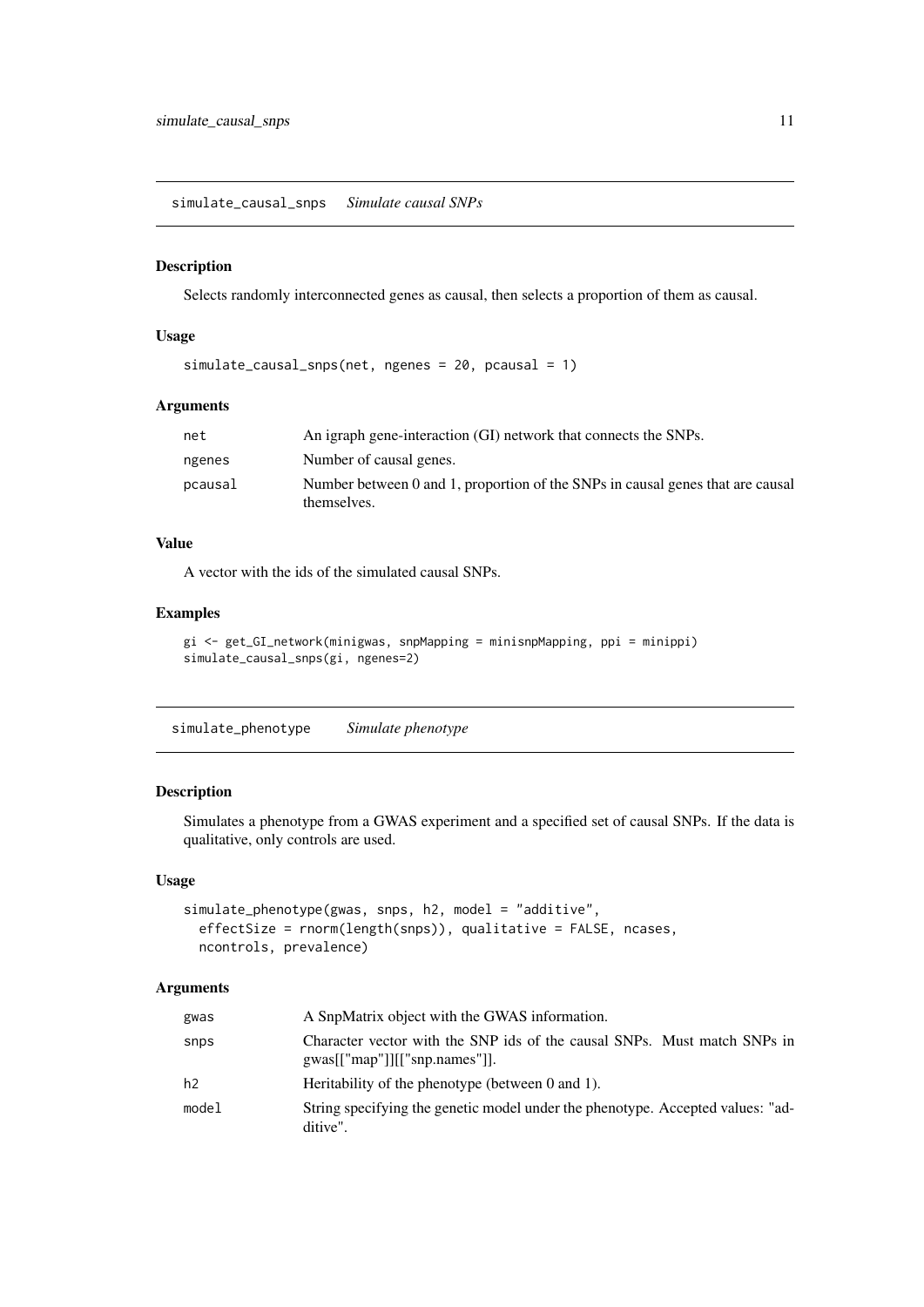<span id="page-11-0"></span>

| Numeric vector with the same lenght as the number of causal SNPs. It indicates<br>the effect size of each of the SNPs; if absent, they are sampled fron a normal<br>distribution.          |
|--------------------------------------------------------------------------------------------------------------------------------------------------------------------------------------------|
| Bool indicating if the phenotype is qualitative or not (quantitative).                                                                                                                     |
| Integer specifying the number of cases to simulate in a qualitative phenotype.<br>Required if qualitative = TRUE.                                                                          |
| Integer specifying the number of controls to simulate in a qualitative phenotype.<br>Required if qualitative = TRUE.                                                                       |
| Value between 0 and 1 specifying the population prevalence of the disease. Note<br>that neases cannot be greater than prevalence * number of samples. Required if<br>qualitative $=$ TRUE. |
|                                                                                                                                                                                            |

#### Value

A copy of the GWAS experiment with the new phenotypes in gwas[["fam"]][["affected"]].

#### References

Inspired from GCTA simulation tool: <http://cnsgenomics.com/software/gcta/Simu.html>.

#### Examples

```
gi <- get_GI_network(minigwas, snpMapping = minisnpMapping, ppi = minippi)
causal <- simulate_causal_snps(gi, ngenes = 2)
simulate_phenotype(minigwas, causal, h2 = 1)
```
#### subvert *Vertices with an attribute*

#### Description

Returns the nodes matching some condition.

#### Usage

```
subvert(net, attr, values, affirmative = TRUE)
```
#### Arguments

| net         | An igraph network.                                                                                                                                 |
|-------------|----------------------------------------------------------------------------------------------------------------------------------------------------|
| attr        | An attribute of the vertices.                                                                                                                      |
| values      | Possible values of attr                                                                                                                            |
| affirmative | Logical. States if a condition must be its affirmation (e.g. all nodes with gene<br>name "X"), or its negation (all nodes not with gene name "X"). |

# Value

The vertices with attribute equal to any of the values in values.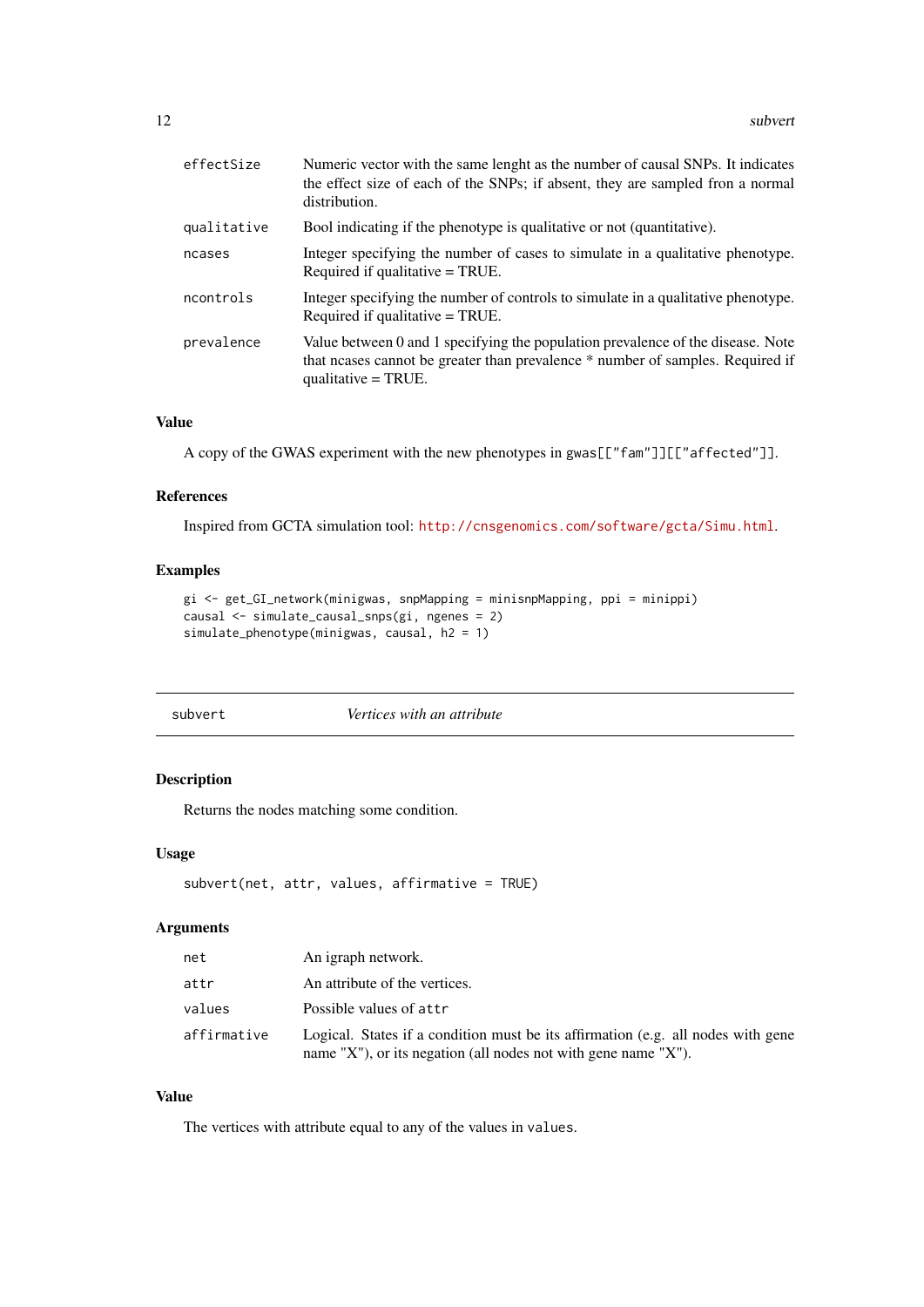#### subvert the subset of the state of the state of the state of the state of the state of the state of the state of the state of the state of the state of the state of the state of the state of the state of the state of the s

```
gi <- get_GI_network(minigwas, snpMapping = minisnpMapping, ppi = minippi)
martini:::subvert(gi, "gene", "A")
martini:::subvert(gi, "name", c("1A1", "1A3"))
```